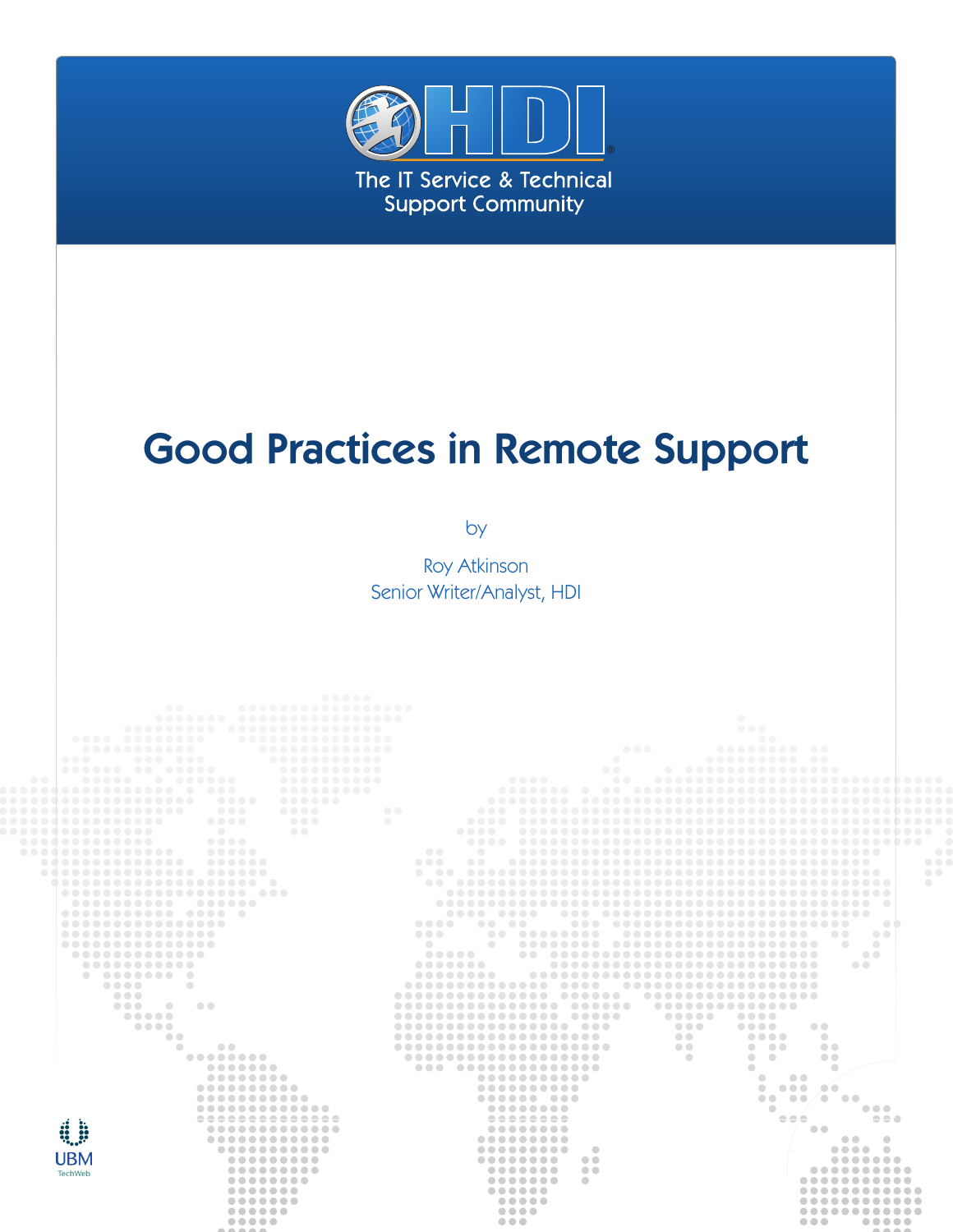An HDI White Paper I June 2012



The *2012 HDI Desktop Support Practices & Salary Report* tells us that about 91 percent of desktop support organizations are using remote control tools to provide support. According to Jenny Rains, HDI's research analyst, "about three-quarters of the industry is providing support using remote support technology."<sup>1</sup>

Fundamental things we want to know about remote support are:

- Why use remote support?
- How effective is it?
- Who within the organization provides remote support?
- What about confidentiality and privacy?
- Which, if any, good practices are emerging?

Obviously, remote control ("shadowing") tools have become one of the key pieces of support technology. With ticket counts on the rise and management striving to control costs, remote connection and control software promise to cut down or even eliminate the time desktop support/field service technicians spend traveling to and from the customer's location. Often, a customer's computer can be quickly restored to full function by the addition of a patch or upgrade, a change in configuration, or an adjustment in the user and group settings, but the customer may not have the rights and permissions necessary to make the changes, may not know where to get required software, may not be aware that they need the software or adjustments, or may simply require some "handholding" to get through the process. In addition, "40 percent of support centers have at least some staff working virtually, and an additional ten percent are planning to implement this practice in the next twelve months."<sup>2</sup> Some estimates say that mobile workers of all types will make up nearly three-quarters of the workforce by 2013.<sup>3</sup> Working at a distance from colleagues and customers increases to value of being able to share a screen and perform operations on a distant computer.

Putting remote support technology in the hands of support center and desktop support staff makes a difference in terms of:

- Faster time to resolution, as phone tag and data gathering steps are eliminated, and more issues are resolved at first contact;
- • Higher TSR (technical support representative) productivity, as support engineers can work directly on the system, see exactly what's happening, and not need to recreate customer environments on lab computers;
- Better root cause analysis, as engineers can see defects exactly as they present themselves at customer sites;
- Training as a by-product of support, as customers watch, learn, and duplicate expert resolution processes; and
- Higher customer satisfaction and loyalty as a natural side effect of faster, more accurate, and more transparent resolutions.<sup>4</sup>

<sup>1</sup> Jenny Rains, "**Providing Remote** [Support to Customers](http://www.thinkhdi.com/~/media/HDICorp/Files/Research-Corner/RC_RemoteSupport_Nov2011.pdf)," HDI Research Corner report (November 2011), p. 1.

2 Jenny Rains, 2011 HDI Support Center Practices & Salary Report (HDI, 2011), p. 68.

#### <sup>3</sup> IDC, "**How to Equip Your Company** [For the New Mobile Workforce](http://www.gotomypc.com/remote_access/images/pdf/How_to_Equip_Your_Company_for_the_New_Mobile_Workforce.pdf)."

<sup>4</sup> D.B. Kay & Associates, "**Show, Don't** [Tell: Remote Support Best Practices](http://www.dbkay.com/content/DBKay_RemoteSupportBestPractices&Benefits_E_HighRES.pdf)  [and Benefits](http://www.dbkay.com/content/DBKay_RemoteSupportBestPractices&Benefits_E_HighRES.pdf)."

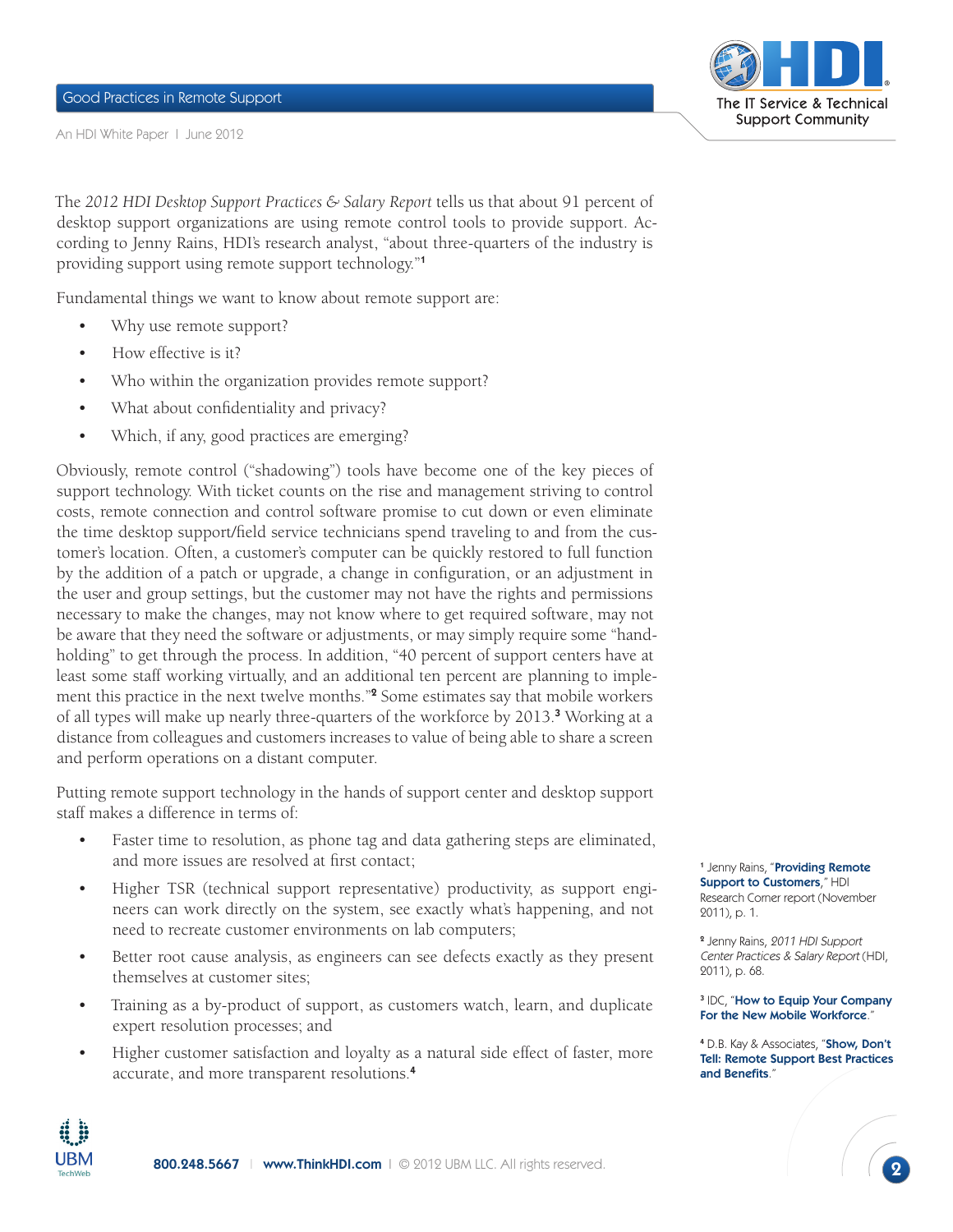

An HDI White Paper I June 2012

Having access to others' computers, whether within the organization or outside of it, is fraught with both compliance and ethics questions for the support center. In the day-today pressure to get people back to work quickly, it may become easy to overlook some of the finer points of providing remote support. Support center managers, desktop support technicians, and support center analysts alike should be aware of all the considerations.

Consider, for example, a comptroller or other member of the finance team who is having serious issues with Excel. In order to solve the problem, an analyst or technician will probably need to connect to the comptroller's computer remotely *while the comptroller is logged in and the problematic workbook is open.* The workbook may very well contain sensitive, confidential data. The same can be said about connecting to computers in human resources, legal, product development, and many other departments or groups within a company. Likewise, educational institutions may wrestle with giving support analysts access to computers containing examination questions, admissions and financial aid information, and other sensitive data; the same is true for hospitals, law firms, tax accountants, stock brokerages, and so on.

We can discuss the need to safeguard the confidentiality of information from three perspectives:

- Technology
- **Process**
- People

#### **Technology**

Remote connection/control software varies. Some products can also be used for collaborative screen sharing, and are not restricted to purely technical support uses. Essentially, there are three major types:

- Administrator-to-client: In this model, administrative software running on a technician's computer (or on a server) can connect to a client that resides on a customer's computer, giving the administrator full view and control as if she/ he were present at the client machine. In some cases, the client software can be "pushed" to the customer's machine over a network if it has not been previously installed.
- **Web-based:** The customer opens a webpage and shares his/her screen with a technician who "picks up" the connection based on information provided by the customer.
- Appliance: Hardware-based, centralized control over remote sessions.

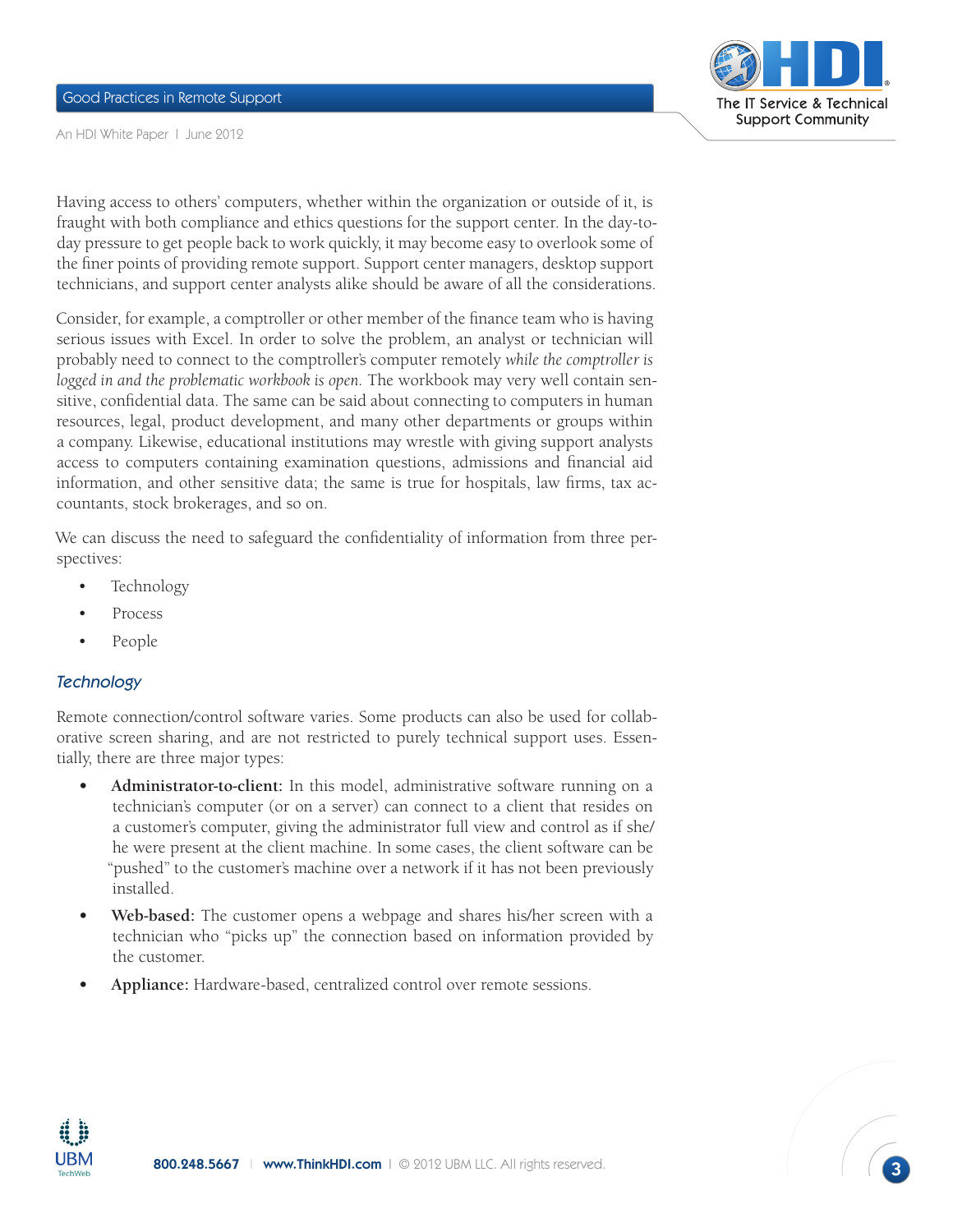

An HDI White Paper I June 2012

Regardless of the type your organization chooses, security should be a high priority. A remote support session that is not secure is a big opportunity for a "man-in-the-middle attack."<sup>5</sup> The protocol used to make and continue the connection should be secure, and should comply with requirements such as PCI DSS, HIPAA, SOX, and any other industry-specific requirements. All remote connections should be automatically logged so that audits can be performed.

# Process

There should be a standard procedure for connecting to any computer for remote support. Many remote control products have a feature that alerts the end-user when a connection is made, and can require acceptance by that end-user before the connection is completed. Where this feature exists, it should be enabled so that customers/end users always know when connections are made and have the right to delay or refuse them. If your organization uses a remote control product that does not offer this feature, written (email will suffice) or verbal (phone) permission should always be obtained from the customer/end user for a *specific connection*. (In other words, just because you have my permission to connect to my computer today, that does not mean you have it again tomorrow. If you need to connect again, you need to ask again.)

# People

At the very least, each analyst and technician should receive training about the importance of following procedures when using remote control tools, and should be asked to sign a code of ethics attesting to their agreement to act in an honest and professional manner. There should be appropriate consequences (up to and including termination) for violating the code and/or failing to follow proper procedure.<sup>6</sup> Staff members are being entrusted with "the keys to the kingdom" and need to understand the gravity of this trust.

As with any rule, there are exceptions, however rare. Suppose, for example, an end user's computer is infected with a virus or malware that is attempting to propagate across your organization's network. If repeated attempts to reach the end user fail and a network administration remedy is not readily available, the best (i.e., fastest) solution may be to shut the machine down via remote control until a technician can address the issue. In such emergencies, a supervisor or manager should be consulted to make the decision to access the computer and issue the command. An analyst or technician should not make the decision unilaterally, and the steps leading up to the decision to access the remote computer without permission should be documented. Cases like this should be reviewed to see if there was another solution, and whether existing procedures or remote control product features need to be changed.

<sup>5</sup> Click **here** for a definition of "man-inthe-middle attack."

<sup>6</sup>One example is the [USENIX/LOPSA/](https://www.usenix.org/lisa/system-administrators-code-ethics) [LISA Code of Ethics](https://www.usenix.org/lisa/system-administrators-code-ethics), which, though originally intended for system administrators, is also used for analysts and technicians.

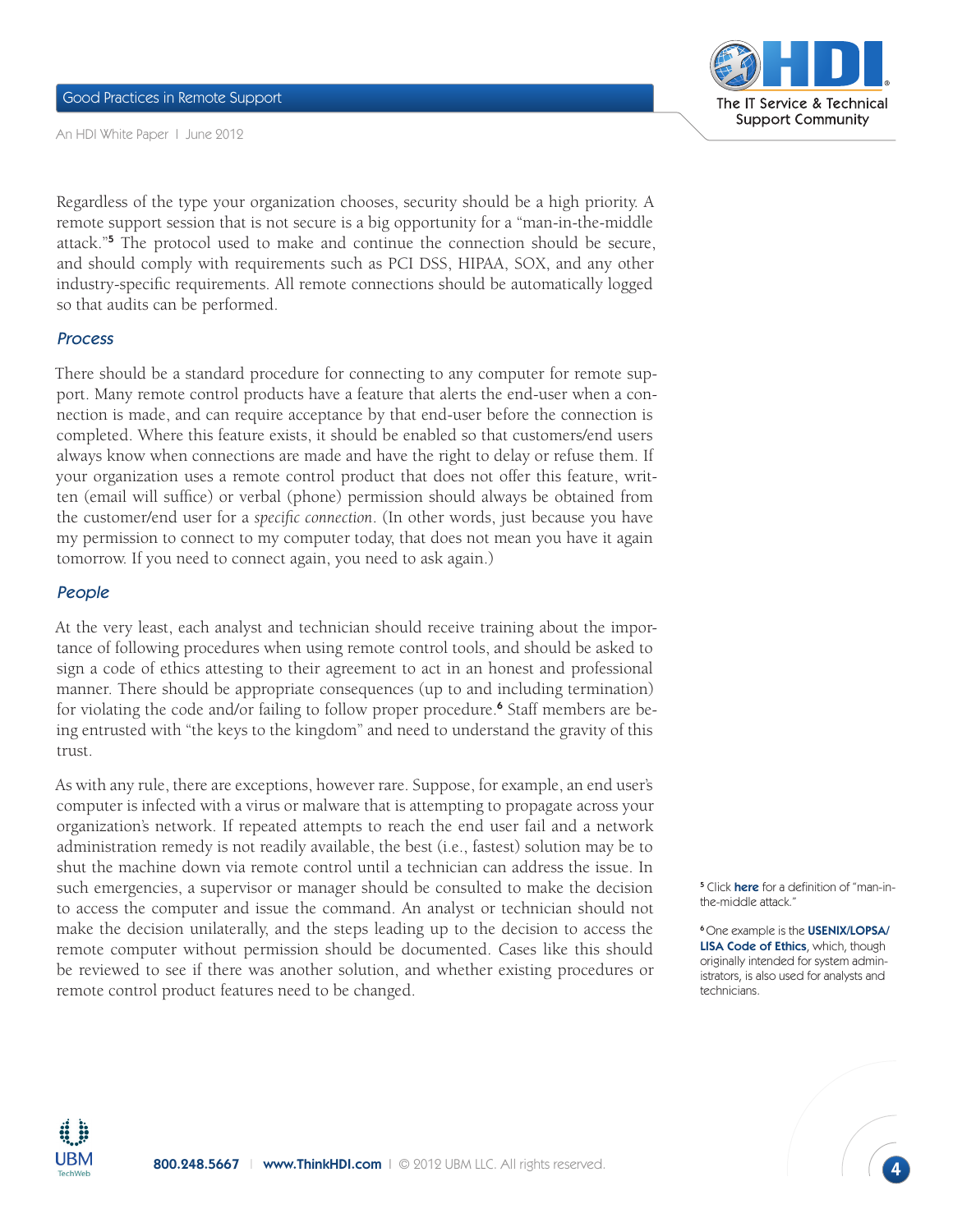Good Practices in Remote Support

An HDI White Paper I June 2012



### Safe and Successful Remote Support

Once appropriate and secure remote control tools are in use in your organization, don't forget the importance of ongoing education and awareness. Make sure that new end users/customers understand that remote control is an option, that they have ultimate control over when and how it is used, and that new analysts and technicians understand the proper procedures for remote control.

There are many benefits to remote support, perhaps the greatest of which is *the ability to show customers/end users how to do something, and vice versa*. Every remote connection is a teaching opportunity, and it can work in both directions. Imagine a customer saying, "Well, our group has found that it's better to do it this way…" and showing a technician how people actually use a given tool or perform an operation.

Work with your information security staff to make sure they have the ability to audit remote support sessions and make recommendations. Remember, "just because you *can* doesn't mean you *should*." Because of the cost benefits and ease of remote support, organizations may be tempted to use it as the default method of working with end users. In some cases, it may be better to have a technician visit in person to attend to the issue at hand, answer questions, and make personal contact. Even the most honest of end users is wary of being "spied on" and may resist the idea of remote control. Be clear about the benefits to them and make sure they understand their level of control.